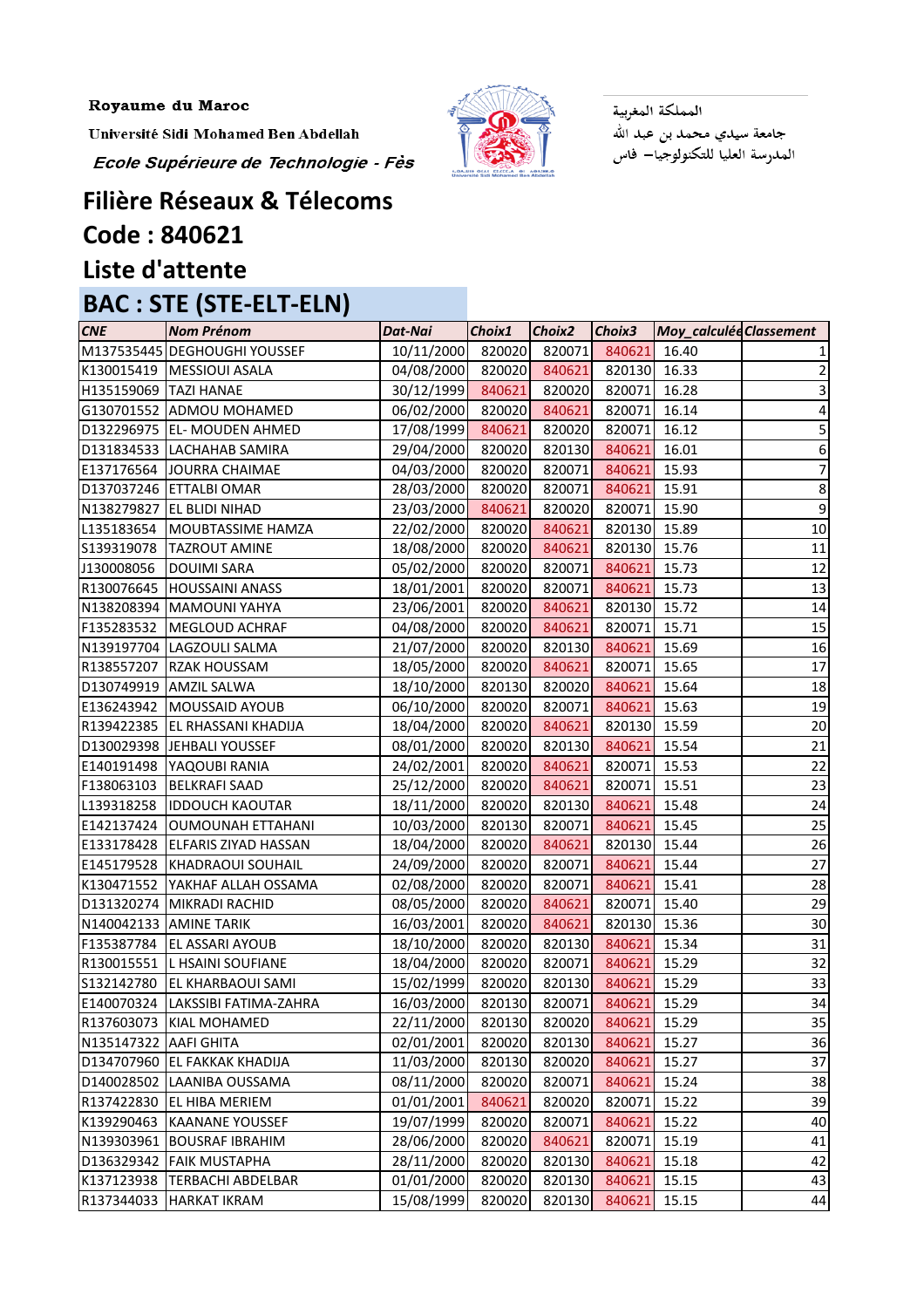| L133213092 | <b>ELFATEHY IKRAME</b>           | 22/10/2000 | 820020 | 840621 | 820071       | 15.11 | 45  |
|------------|----------------------------------|------------|--------|--------|--------------|-------|-----|
| E144041677 | <b>SADKI IKRAM</b>               | 09/12/2000 | 820020 | 820071 | 840621       | 15.11 | 46  |
| K110013652 | <b>BENTAJA OTHMANE</b>           | 31/03/2000 | 820020 | 820071 | 840621       | 15.04 | 47  |
| K139099235 | BIRJE YAHYA-ABDELGHAFOUR         | 14/03/2000 | 820071 | 840621 | 820130       | 15.03 | 48  |
|            | N136173562 EL HANAFI KAWTAR      | 17/02/2001 | 820020 | 820130 | 840621       | 15.02 | 49  |
|            | M138438575 ANAAM HAMZA           | 10/06/2000 | 820020 | 820071 | 840621       | 15.01 | 50  |
| R132683334 | <b>ALAMI CHAOUNI YASSINE</b>     | 01/06/2000 | 820020 | 840621 | 820130       | 15.00 | 51  |
| F132266041 | <b>GHALEM MOHAMED</b>            | 20/06/2000 | 820020 | 820130 | 840621       | 14.98 | 52  |
| E147179314 | <b>EL HAIMER CHAIMAE</b>         | 24/08/2000 | 840621 | 820020 | 820071       | 14.97 | 53  |
| E133217185 | <b>KARROUT ZIAD</b>              | 25/07/2000 | 820020 | 840621 | 820130       | 14.96 | 54  |
| L132312640 | <b>AIT LHOUSSAINE ASMA</b>       | 23/05/2000 | 820020 | 820071 | 840621       | 14.91 | 55  |
| R138828700 | <b>EL HAGOUCHI IKRAM</b>         | 06/06/2000 | 820020 | 840621 | 820071       | 14.88 | 56  |
| E142188661 | <b>CHAIR ZIAD</b>                | 16/07/2000 | 820020 | 840621 | 820071       | 14.87 | 57  |
| J131372250 | <b>EZ-ZOUBI YASMINE</b>          | 21/09/2000 | 820130 | 820020 | 840621       | 14.87 | 58  |
| D132745100 | <b>RACHID WARDA</b>              | 16/10/1999 | 820020 | 820071 | 840621       | 14.86 | 59  |
| N136198523 | <b>TARBAZ IMANE</b>              | 01/08/2001 | 820020 | 820071 | 840621       | 14.85 | 60  |
| L131249653 | <b>ABOUTABIT AMINA</b>           | 09/08/2000 | 820020 | 840621 | 820130       | 14.81 | 61  |
| D132619778 | <b>BAMOUH AYOUB</b>              | 13/08/2000 | 820020 | 840621 | 820071       | 14.80 | 62  |
| S136335594 | <b>OUEZZIN ANAS</b>              | 28/02/2000 | 820020 | 820071 | 840621       | 14.77 | 63  |
| R130075123 | <b>DEBDOUBI AYMAN</b>            | 12/10/2000 | 820020 | 820071 | 840621       | 14.77 | 64  |
| K130021537 | <b>ECH-CHABKI FATIMA EZZAHRA</b> | 23/10/2000 | 820020 | 840621 | 820130       | 14.76 | 65  |
| R131536474 | <b>LATIF AYMAN</b>               | 22/05/2000 | 820020 | 840621 | 820130       | 14.71 | 66  |
| K136400663 | LACHARI ACHRAF                   | 01/10/2000 | 820020 | 820130 | 840621       | 14.71 | 67  |
| J138324223 | <b>BAAKKA OUMAYMA</b>            | 26/03/2000 | 820020 | 820130 | 840621       | 14.68 | 68  |
|            | M133535239 EL HAMZAOUI MOHAMED   | 26/09/2000 | 820020 | 820071 | 840621       | 14.67 | 69  |
| J134250818 | <b>ESSAHAT SANAE</b>             | 01/08/2000 | 820020 | 840621 | 820130       | 14.65 | 70  |
| K138100239 | <b>ED-DEKKANI ILIAS</b>          | 22/07/2000 | 820020 | 840621 | 820130       | 14.55 | 71  |
| K139290633 | <b>LAFRYHI YASSINE</b>           | 28/06/1999 | 840621 | 820020 | 820071       | 14.53 | 72  |
| R135805764 | <b>ACHAHOU SALAHEDDINE</b>       | 13/09/2000 | 820020 | 820071 | 840621       | 14.53 | 73  |
| N141025086 | <b>EL FADILI SALWA</b>           | 06/10/2000 | 820020 | 820130 | 840621       | 14.52 | 74  |
|            | E139098004 EL BARHMANI OUMAIMA   | 07/03/2000 | 840621 | 820020 | 820071       | 14.50 | 75  |
| F137400370 | <b>MAKER ACHRAF</b>              | 13/03/2001 | 820020 | 840621 | 820130 14.50 |       | 76  |
| E136206842 | <b>NHARI BASMA</b>               | 26/11/2000 | 820130 | 820071 | 840621       | 14.50 | 77  |
| E135251556 | <b>EDDAHBI OUMAIMA</b>           | 29/02/2000 | 840621 | 820071 | 820020       | 14.46 | 78  |
| E144056326 | <b>ALLOU MERIEME</b>             | 08/06/2000 | 820020 | 820071 | 840621       | 14.46 | 79  |
| K135075145 | <b>ABOURIDA MOHAMED</b>          | 09/11/1999 | 820071 | 820020 | 840621       | 14.46 | 80  |
| L143007193 | <b>JOUAJI SOKAINA</b>            | 03/01/2000 | 820020 | 840621 | 820071       | 14.43 | 81  |
| R137801536 | <b>MOUKDAD MOUHCINE</b>          | 02/04/2000 | 820020 | 820071 | 840621       | 14.43 | 82  |
| D135739153 | <b>DEN GUIR OUALID</b>           | 14/07/2001 | 840621 | 820020 | 820130       | 14.42 | 83  |
| G135182626 | <b>ELBIRIANE MOHAMED</b>         | 25/06/2000 | 820020 | 840621 | 820130       | 14.39 | 84  |
| G135828622 | <b>ABRAM ZAKARIAE</b>            | 18/09/2000 | 840621 | 820020 | 820130       | 14.37 | 85  |
| K135494436 | HARAKAT FATIMA-ZAHRAE            | 03/09/2000 | 820130 | 820020 | 840621       | 14.37 | 86  |
| D131755970 | MAHOU MAROUANE                   | 25/10/2000 | 820020 | 840621 | 820071       | 14.36 | 87  |
| E144034506 | <b>ESSOUILHI AYMANE</b>          | 20/11/2000 | 820020 | 820071 | 840621       | 14.36 | 88  |
| D137430423 | EL MANSOURI SALAHEDDINE          | 01/07/2000 | 820020 | 840621 | 820071       | 14.35 | 89  |
| E133098054 | <b>EL TRACH OUMAIMA</b>          | 09/02/2000 | 820020 | 840621 | 820130       | 14.31 | 90  |
| L143060715 | ALIMOUSSA ASMAE                  | 17/01/2001 | 820020 | 840621 | 820071       | 14.29 | 91  |
| D139784953 | <b>AIT OUKHARAZ NISRINE</b>      | 13/01/2001 | 820020 | 820130 | 840621       | 14.27 | 92  |
| F135335977 | <b>BICHNI OTHMANE</b>            | 03/02/2000 | 820020 | 840621 | 820071       | 14.24 | 93  |
| C130156544 | <b>IDJAMAA MOHAMED</b>           | 25/08/2000 | 820020 | 840621 | 820130       | 14.21 | 94  |
| P133356069 | <b>ESSADRATI EL HASSANE</b>      | 20/01/2001 | 820020 | 820020 | 840621       | 14.20 | 95  |
| E143057907 | <b>SOUIDIK HAFSA</b>             | 09/01/2000 | 840621 | 820020 | 820071       | 14.19 | 96  |
| R133547495 | ENNAJI ABDELAADIM                | 06/06/1999 | 820020 | 840621 | 820071       | 14.19 | 97  |
| D134411135 | <b>AIT YOUSSEF NOUR EDDINE</b>   | 25/02/2000 | 820020 | 820071 | 840621       | 14.16 | 98  |
| R133384197 | <b>AHMISSOU WALID</b>            | 27/04/1999 | 840621 | 820020 | 820071       | 14.14 | 99  |
| R133613335 | <b>BOUIRY AICHA</b>              | 19/07/2000 | 820130 | 820020 | 840621       | 14.13 | 100 |
| R136554457 | <b>NACHITE SALMA</b>             | 27/06/1999 | 820020 | 840621 | 820130       | 14.12 | 101 |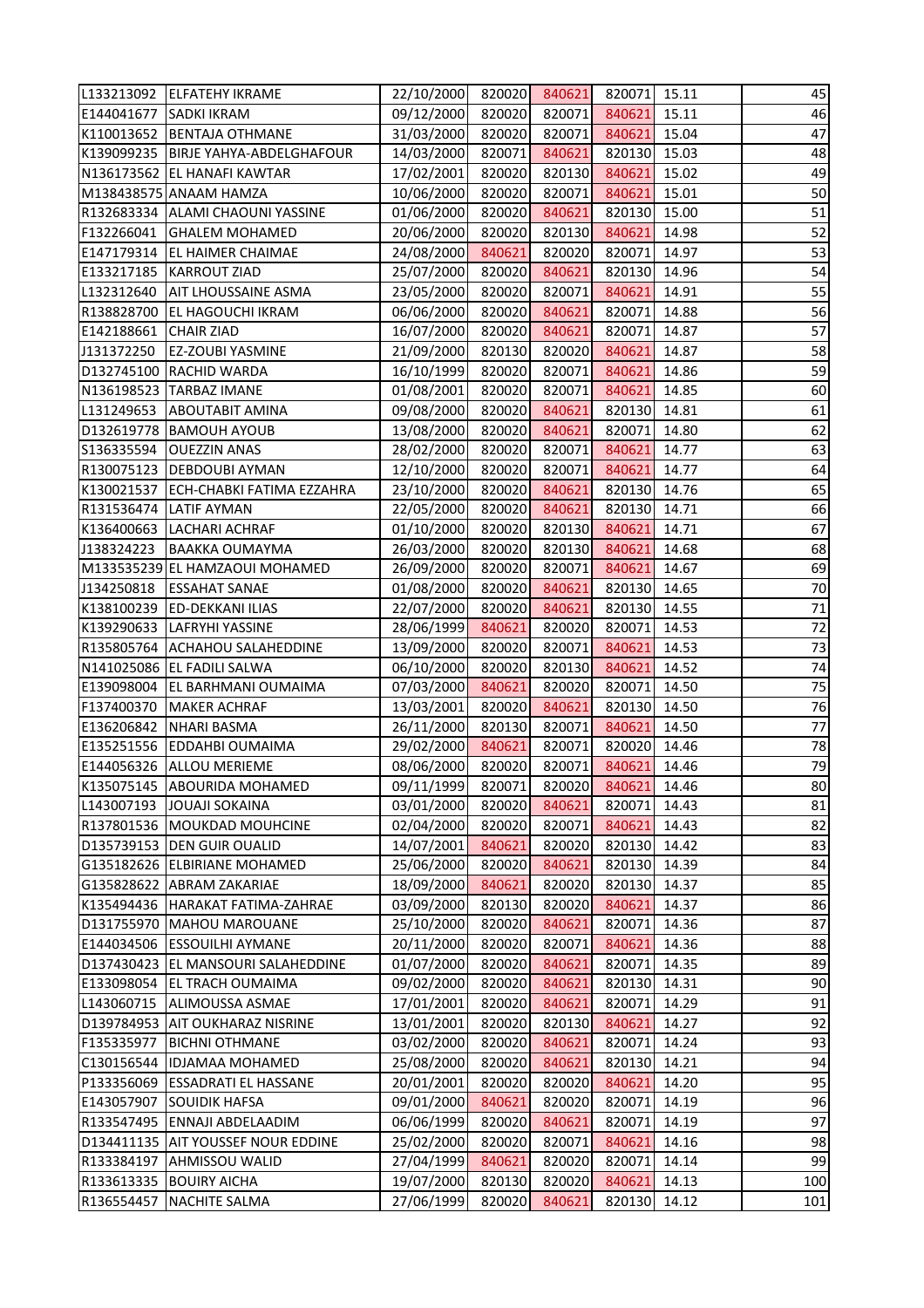|                        | B138059228 BAAIRISS CHAYMAE          | 26/10/2000 | 820020 | 840621 | 820130 14.11 |       | 102 |
|------------------------|--------------------------------------|------------|--------|--------|--------------|-------|-----|
| J136176050             | <b>MARJANE NORA</b>                  | 06/09/2000 | 820020 | 840621 | 820071       | 14.11 | 103 |
| J130521283             | <b>EL ALOUANI ABDERRAHMANE</b>       | 10/01/2000 | 820020 | 840621 | 820130       | 14.11 | 104 |
| R139829453             | JOUARY KARIMA                        | 31/05/1999 | 820020 | 820130 | 840621       | 14.11 | 105 |
|                        | D134801582 EL-EDRISSI MARIAM         | 17/02/2001 | 820020 | 840621 | 820071       | 14.09 | 106 |
|                        | D139871253 TASSINE FATIMA - EZZAHRA  | 27/01/2001 | 820020 | 840621 | 820130       | 14.08 | 107 |
| L136110287             | <b>CHAKOUR OUIDAD</b>                | 04/12/2000 | 820020 | 840621 | 820130       | 14.06 | 108 |
| P149019683             | <b>RNIBAK HIND</b>                   | 09/02/2000 | 820020 | 820130 | 840621       | 14.04 | 109 |
| K137441728             | <b>SALIM MADIHA</b>                  | 27/08/2000 | 820020 | 840621 | 820071       | 14.03 | 110 |
|                        | G148049288 LAMGHARI ISMAIL           | 02/10/2000 | 820020 | 820071 | 840621       | 14.02 | 111 |
|                        | F136322986   MAROUNI HICHAM          | 06/01/2000 | 820020 | 840621 | 820130       | 14.01 | 112 |
| K134195467             | <b>ELHASNAOUI AHMED</b>              | 22/10/2000 | 820020 | 820071 | 840621       | 14.01 | 113 |
| M139194153 KEJJI HAFSA |                                      | 30/11/2000 | 820020 | 820130 | 840621       | 13.99 | 114 |
|                        | R138323381 BACHAR CHAIMAE            | 13/01/2000 | 840621 | 820020 | 820130       | 13.97 | 115 |
|                        | K134528600   BAKHLI FATIMA - EZZAHRA | 13/06/2000 | 820020 | 820071 | 840621       | 13.97 | 116 |
| J130043107             | JAOUAHIR NOUHAILA                    | 06/05/2000 | 820020 | 820130 | 840621       | 13.96 | 117 |
| S131251730             | <b>EZARFI AISSA</b>                  | 22/06/2000 | 820020 | 820130 | 840621       | 13.96 | 118 |
|                        | M136194151 ET-TALEB HAJAR            | 25/04/2000 | 820020 | 820130 | 840621       | 13.94 | 119 |
|                        | G134517320 EL HROURI IKRAM           | 22/04/1999 | 820020 | 820130 | 840621       | 13.93 | 120 |
| R133618169             | KHATBI AYMANE                        | 01/02/2000 | 820020 | 840621 | 820130       | 13.90 | 121 |
|                        | G136554686 BENHIMA OUAIL             | 21/10/1999 | 820020 | 820071 | 840621       | 13.86 | 122 |
| K130485261             | <b>SAKHRI TOUFIK</b>                 | 01/01/1998 | 820020 | 840621 | 820130       | 13.85 | 123 |
| R130154719             | <b>ENNOUNI ZINEB</b>                 | 22/10/2000 | 820071 | 840621 | 820020       | 13.85 | 124 |
| K135323490             | LAASSIRI MOHAMMED                    | 28/08/2000 | 820020 | 820071 | 840621       | 13.83 | 125 |
|                        | M137371861 OUAADA AIMAD              | 03/01/2000 | 820020 | 840621 | 820071       | 13.81 | 126 |
| E148191569             | <b>BEN BENAISSA AYMANE</b>           | 05/12/2000 | 820020 | 820071 | 840621       | 13.79 | 127 |
| E143143451             | <b>BEN-ETTALEB HAMZA</b>             | 28/06/1999 | 820020 | 840621 | 820130       | 13.78 | 128 |
| D135707927             | JALLOUL LAILA                        | 19/05/2000 | 820020 | 840621 | 820130       | 13.77 | 129 |
|                        | D138197011  TOUGHZIFINE ANAS         | 24/01/2001 | 820020 | 820130 | 840621       | 13.77 | 130 |
|                        | N130161798 BENNIS MERYEM             | 30/09/2000 | 820020 | 820071 | 840621       | 13.76 | 131 |
|                        | K130341249 ERRAKI SALAHEDDINE        | 22/03/2000 | 820020 | 820071 | 840621       | 13.76 | 132 |
| N138174904 TALBI LAILA |                                      | 03/06/1999 | 820020 | 820071 | 840621       | 13.75 | 133 |
| J139216099             | ZABENNEJ YAHYA                       | 09/08/2000 | 820020 | 840621 | 820130       | 13.74 | 134 |
| E136139026             | KHALAKATI OMAR                       | 01/07/1999 | 820020 | 820071 | 840621       | 13.74 | 135 |
| F139161535             | <b>SADRANE AMINE</b>                 | 14/09/2000 | 820020 | 820130 | 840621       | 13.74 | 136 |
| B130006400             | <b>EL-ADEL SAMIRA</b>                | 23/04/2000 | 820020 | 820130 | 840621       | 13.71 | 137 |
| R144046024             | <b>BENHAMMADA YAHYA</b>              | 24/03/2001 | 820020 | 840621 | 820130       | 13.70 | 138 |
| R137900363             | <b>KHAFIF YAHYA</b>                  | 19/11/2000 | 840621 | 820020 | 820130       | 13.68 | 139 |
| K134348676             | <b>SOUABI IMANE</b>                  | 30/07/2000 | 820020 | 820130 | 840621       | 13.66 | 140 |
| G134517321             | <b>FANJLAN YASMINE</b>               | 29/03/2000 | 820020 | 820130 | 840621       | 13.66 | 141 |
| E147199048             | <b>EL MESSAFRY MOHAMED</b>           | 29/06/1999 | 820071 | 820130 | 840621       | 13.66 | 142 |
|                        | M133296200 CHADLI KHADIJA            | 20/11/2000 | 820020 | 820071 | 840621       | 13.62 | 143 |
| K136147362             | <b>SGHIR ABDELLAH</b>                | 12/07/2000 | 820020 | 840621 | 820071       | 13.61 | 144 |
| G135623750             | <b>BABACH MOHAMMED</b>               | 10/08/1999 | 840621 | 820020 | 820071       | 13.58 | 145 |
|                        | M130068409 EL OURG SALMA             | 24/12/2000 | 820020 | 840621 | 820130       | 13.58 | 146 |
| G133533131             | HANDANI KARIMA                       | 31/05/2000 | 820020 | 820130 | 840621       | 13.58 | 147 |
| F130366604             | <b>MAATI ACHRAF</b>                  | 10/10/2000 | 820020 | 820071 | 840621       | 13.57 | 148 |
| Z185300272             | LAKHYARI AHMED                       | 01/01/1998 | 820020 | 820071 | 840621       | 13.56 | 149 |
| K135169392             | <b>KHANI CHAYMAE</b>                 | 15/10/2000 | 820020 | 840621 | 820130       | 13.54 | 150 |
| N136214957             | <b>EL - ASRI ILYAS</b>               | 14/03/2000 | 820020 | 840621 | 820130       | 13.52 | 151 |
| D140035668             | KHOUYAOUI ABDELKARIM                 | 20/01/1999 | 820020 | 840621 | 820071       | 13.50 | 152 |
| L141007562             | <b>FAIDA RIDA</b>                    | 25/10/2000 | 820020 | 820130 | 840621       | 13.49 | 153 |
| R133824751             | <b>IMESGOUROUNE MOUAD</b>            | 26/03/1999 | 840621 | 820130 | 820020       | 13.48 | 154 |
|                        | M131446545 OUBOUAAROUA IMANE         | 15/12/2000 | 820020 | 820130 | 840621       | 13.47 | 155 |
| E140060768             | LABD MOSTAFA                         | 20/08/2000 | 820020 | 840621 | 820071       | 13.46 | 156 |
|                        | M120083909 LANOUNI SOUHAYL           | 05/06/2000 | 820020 | 840621 | 820130       | 13.45 | 157 |
| J135355399             | <b>ESSABRE AHMED</b>                 | 06/01/2001 | 820020 | 840621 | 820130       | 13.38 | 158 |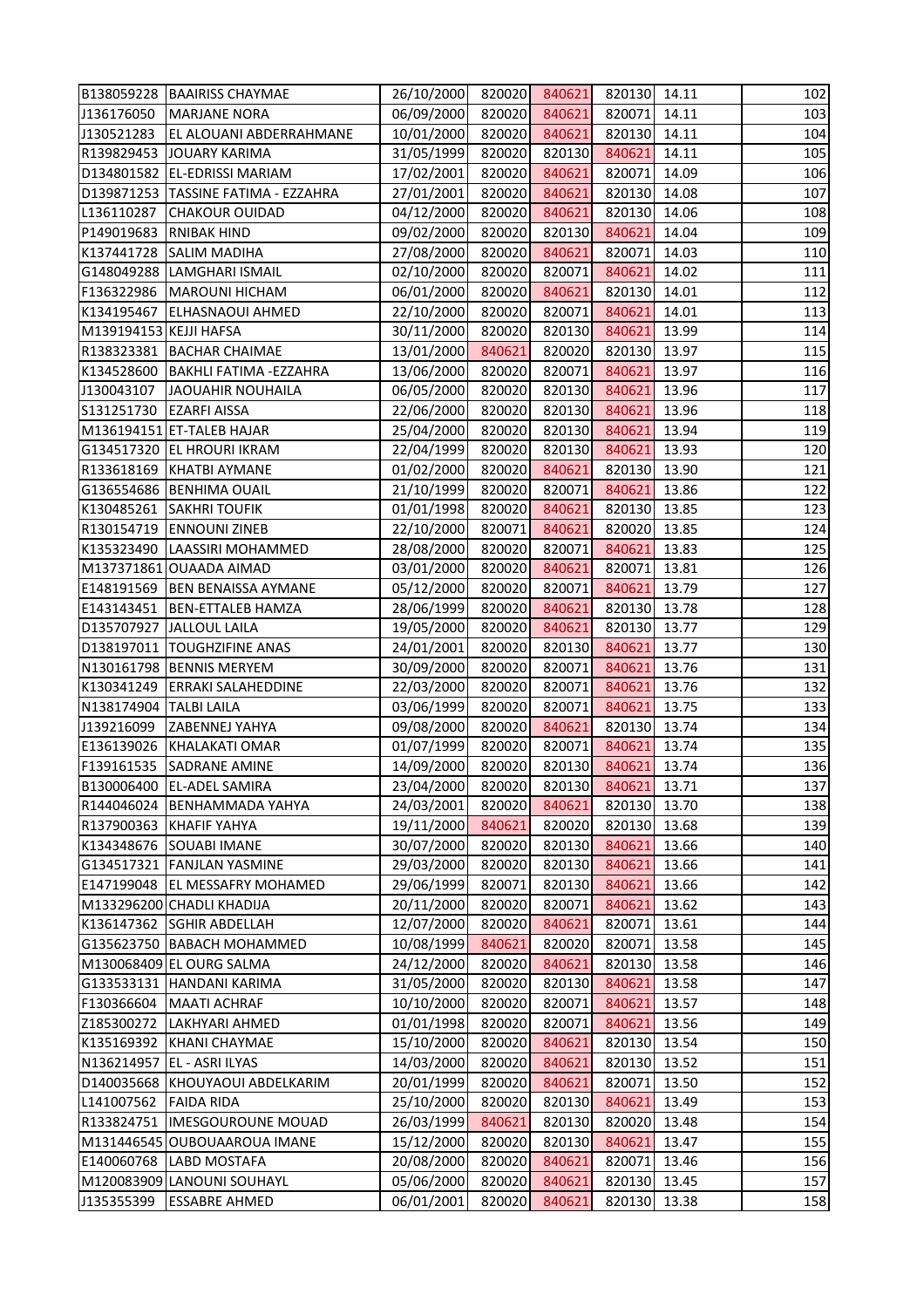| J132322016 | <b>BEN JELLOUN CHAIMAE</b>       | 14/02/2001 | 820020 | 820130 | 840621       | 13.38 | 159 |
|------------|----------------------------------|------------|--------|--------|--------------|-------|-----|
| R138480534 | <b>TAYB MOHAMMED</b>             | 08/07/2000 | 820020 | 840621 | 820130 13.37 |       | 160 |
| K132432317 | <b>OUADAF MOHAMMED</b>           | 17/03/2000 | 820020 | 820071 | 840621       | 13.36 | 161 |
| C135140390 | <b>CHAHID MOHAMED</b>            | 22/05/2000 | 820020 | 840621 | 820071       | 13.35 | 162 |
| D132742974 | <b>KAROUD KARIM</b>              | 02/01/2000 | 820020 | 840621 | 820130       | 13.34 | 163 |
|            | G135580090 CHAKIRI ALI AZ-EDDINE | 28/10/2000 | 820020 | 820130 | 840621       | 13.30 | 164 |
| K136279275 | <b>DARIHEM TARIQ</b>             | 14/09/2000 | 820020 | 840621 | 820130       | 13.29 | 165 |
| K147017011 | <b>AGUERZI MERYEM</b>            | 01/09/2000 | 820020 | 820130 | 840621       | 13.28 | 166 |
| R133897725 | <b>OUADI YOUNESS</b>             | 26/12/2000 | 820020 | 840621 | 820071       | 13.26 | 167 |
|            | D130194078 ABELADIM MOHAMED      | 20/10/2000 | 820020 | 820071 | 840621       | 13.26 | 168 |
| F143075780 | HAJJI ABDALLAH                   | 12/09/2000 | 820020 | 820071 | 840621       | 13.25 | 169 |
|            | G134381251 OUECHEN NOURIDDIN     | 01/02/2000 | 820020 | 820071 | 840621       | 13.24 | 170 |
|            | M134274872 BOULMANE WALID        | 01/01/2000 | 820020 | 840621 | 820130       | 13.22 | 171 |
|            | R130159142   NAMSI SAFAA         | 17/12/1999 | 820020 | 820071 | 840621       | 13.21 | 172 |
|            | D145046071   BAHOU HAMZA         | 12/06/1999 | 820020 | 820071 | 840621       | 13.19 | 173 |
| E139228685 | <b>EL IDRISSI ACHRAF</b>         | 27/01/2000 | 820071 | 820130 | 840621       | 13.19 | 174 |
| Z183205163 | <b>BAHRAOUI ABDESSAMAD</b>       | 02/11/1991 | 820020 | 840621 | 820071       | 13.18 | 175 |
| R130017754 | <b>RADDADI YASSER</b>            | 10/07/2001 | 820020 | 840621 | 820071       | 13.18 | 176 |
| S136319048 | <b>AKAABOUNE BILAL</b>           | 16/01/2000 | 820020 | 840621 | 820130       | 13.17 | 177 |
| E140019587 | <b>BEGAR MOHAMED</b>             | 01/03/2000 | 820020 | 840621 | 820071       | 13.17 | 178 |
|            | H110068322 CHIHABI ISMAIL        | 16/11/1999 | 820020 | 820071 | 840621       | 13.15 | 179 |
| K130001792 | <b>FARISS MOHAMED ANAS</b>       | 12/07/1999 | 820020 | 820071 | 840621       | 13.12 | 180 |
| R131685476 | <b>ETTALBI ZAKARIA</b>           | 12/05/2000 | 820020 | 840621 | 820071       | 13.09 | 181 |
|            | D136191172   FAHMI YOUNESS       | 27/10/2000 | 820020 | 840621 | 820130       | 13.07 | 182 |
| R130040373 | <b>BOUYOUSSEF WIAME</b>          | 18/12/2000 | 820020 | 820130 | 840621       | 13.06 | 183 |
| K134238444 | <b>ELKRATI RACHID</b>            | 26/12/1999 | 820020 | 820130 | 840621       | 13.06 | 184 |
| E140019611 | <b>MRABET HIND</b>               | 05/02/2000 | 820020 | 820071 | 840621       | 13.05 | 185 |
| K136360064 | ELHASSOUNI ABDELOUAFI            | 17/10/1999 | 820020 | 840621 | 820071       | 13.04 | 186 |
|            | N136355174 EL ALAMI MUAADH       | 22/03/2000 | 820020 | 840621 | 820130       | 13.03 | 187 |
|            | R132897746 HOUSSINE INDIJAR      | 25/08/2000 | 820020 | 820071 | 840621       | 13.01 | 188 |
|            | R130030332 MOUDENE EL MAHDI      | 13/02/2000 | 820020 | 820071 | 840621       | 13.00 | 189 |
| K142013244 | <b>ELHASSANI SALMA</b>           | 09/08/2000 | 820130 | 840621 | 820020       | 12.99 | 190 |
| N131157949 | <b>MRABET DRISS</b>              | 29/08/2001 | 840621 | 820020 | 820071       | 12.97 | 191 |
| K138471082 | <b>SAISSI ISMAIL</b>             | 23/12/1999 | 820071 | 820020 | 840621       | 12.97 | 192 |
| R133560009 | LAMAIZI OUSSAMA                  | 16/01/2001 | 820020 | 840621 | 820071       | 12.96 | 193 |
| J135203730 | <b>BAKOUR DONIA</b>              | 25/08/2000 | 820020 | 820130 | 840621       | 12.96 | 194 |
| F136055750 | EL KARAMI EL MAHDI               | 29/10/2000 | 820020 | 820130 | 840621       | 12.95 | 195 |
| K131291717 | <b>ESSAIFI OUSSAMA</b>           | 01/03/2000 | 820020 | 820130 | 840621       | 12.94 | 196 |
| R138780651 | <b>ISMAILY MONCEF</b>            | 14/03/2000 | 820020 | 840621 | 820130       | 12.93 | 197 |
| N137046166 | MZOURHI MAROUANE                 | 14/03/2001 | 820020 | 840621 | 820130       | 12.93 | 198 |
| K134098272 | <b>EL AGAR ABDELMOUNAIM</b>      | 26/02/2001 | 820020 | 820071 | 840621       | 12.91 | 199 |
| K110026733 | <b>BOUYA ANOUEMANE</b>           | 07/10/2000 | 820071 | 820020 | 840621       | 12.90 | 200 |
| R131311215 | <b>ELANNANI OTHMANE</b>          | 14/01/2000 | 820020 | 840621 | 820130       | 12.88 | 201 |
| R130029684 | <b>RACHAD BOUTAINA</b>           | 17/07/1999 | 820020 | 840621 | 820071       | 12.88 | 202 |
| D130441697 | <b>ZIOUNI MOHAMED</b>            | 31/08/2000 | 820020 | 820071 | 840621       | 12.88 | 203 |
| S138343032 | <b>BOULIF MERYEM</b>             | 27/05/2000 | 820020 | 820071 | 840621       | 12.87 | 204 |
| K134494348 | <b>OUARRAK ACHRAF</b>            | 08/10/2000 | 820020 | 820071 | 840621       | 12.86 | 205 |
| F132334894 | <b>OURCH ACHRAF</b>              | 09/10/2000 | 820020 | 840621 | 820130       | 12.85 | 206 |
| R130191358 | <b>ACHAQ ASMAA</b>               | 26/06/2000 | 820071 | 840621 | 820020       | 12.84 | 207 |
| L139150345 | NAIT CHARIF IMANE                | 26/07/2000 | 820020 | 840621 | 820071       | 12.82 | 208 |
| K130021120 | <b>ACHCHABI YOUNES</b>           | 11/04/2000 | 820020 | 820071 | 840621       | 12.82 | 209 |
| G137686158 | <b>KHOULAKI ANAS</b>             | 24/05/2001 | 840621 | 820020 | 820130       | 12.79 | 210 |
| G137695652 | <b>EL AZRAGUE AYYOUB</b>         | 18/07/2000 | 820020 | 820071 | 840621       | 12.78 | 211 |
| L132333132 | <b>NACHRAHI AYOUB</b>            | 20/09/2000 | 820020 | 820130 | 840621       | 12.75 | 212 |
| E133051890 | <b>EL AOUFI SOUFIANE</b>         | 01/02/2000 | 820020 | 820071 | 840621       | 12.75 | 213 |
| D138376306 | <b>AIT FASKA SAID</b>            | 17/05/1999 | 820020 | 840621 | 820071       | 12.74 | 214 |
| R136411221 | <b>EL ATTARI TARIK</b>           | 10/06/2000 | 820020 | 820071 | 840621       | 12.74 | 215 |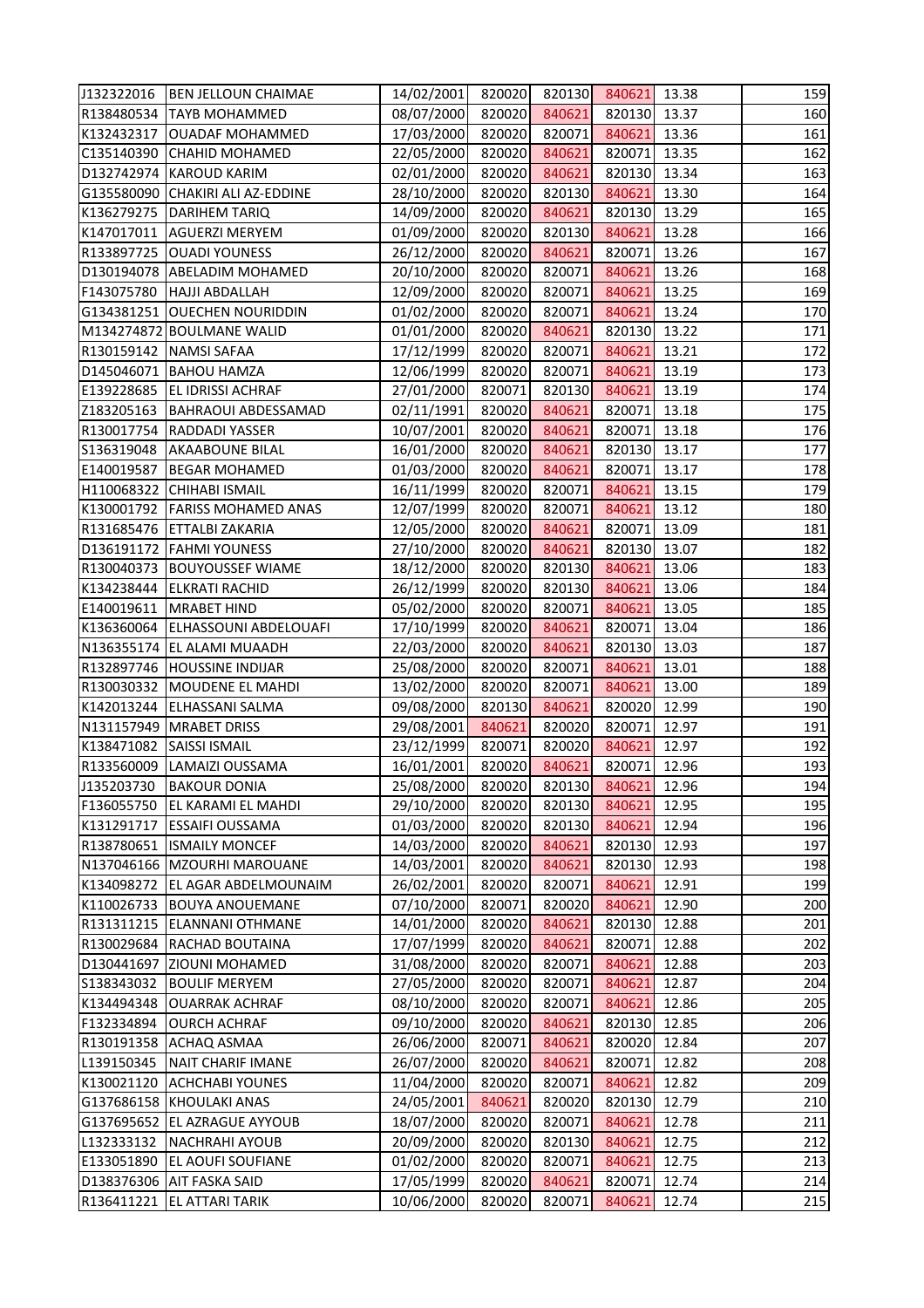|                       | F149028761 CALLAF AZZEDDINE     | 08/01/2001 | 820020 | 840621 | 820071 | 12.73 | 216 |
|-----------------------|---------------------------------|------------|--------|--------|--------|-------|-----|
|                       | H148049815   TAYBI SALWA        | 02/08/2000 | 840621 | 820020 | 820130 | 12.67 | 217 |
| Z182100272            | <b>HANIF EL MAHDI</b>           | 27/06/1994 | 820020 | 820071 | 840621 | 12.67 | 218 |
| E135133398            | <b>CHEDADI AMINE</b>            | 02/09/2000 | 820020 | 820071 | 840621 | 12.66 | 219 |
| R130159148            | NAMSI HANAA                     | 17/12/1999 | 820020 | 820071 | 840621 | 12.65 | 220 |
| K130018730            | <b>EL FINOU AYOUB</b>           | 05/10/2000 | 820020 | 820071 | 840621 | 12.61 | 221 |
| J131327592            | <b>ZAHIR HADIL</b>              | 26/09/2000 | 820020 | 820130 | 840621 | 12.61 | 222 |
| F136368564            | <b>SALHI MOHCINE</b>            | 04/08/1998 | 820020 | 820071 | 840621 | 12.61 | 223 |
|                       | D135338373 KARDOUSSE YASSIR     | 28/06/2000 | 820020 | 820071 | 840621 | 12.60 | 224 |
|                       | N146005900 ARHARBI OMAR         | 26/03/2000 | 840621 | 820020 | 820130 | 12.59 | 225 |
|                       | N139368185 ZAROU BADREDDINE     | 27/08/2000 | 820020 | 840621 | 820071 | 12.59 | 226 |
| P132484535 ANJA BILAL |                                 | 24/04/2000 | 820020 | 840621 | 820071 | 12.56 | 227 |
|                       | R137470148 LARABI OSSAMA        | 01/03/2001 | 820020 | 820071 | 840621 | 12.56 | 228 |
|                       | G135533083 ECHNOUI IMAD         | 01/08/1999 | 820071 | 820130 | 840621 | 12.54 | 229 |
|                       | P140033890 EL HARRAS ANAS       | 25/09/2000 | 840621 | 820020 | 820071 | 12.53 | 230 |
|                       | M136357816 SEBBAGHI SALMA       | 13/07/2000 | 820020 | 820130 | 840621 | 12.53 | 231 |
|                       | N130191264 ZENNOUHI NAIMA       | 23/02/2000 | 820071 | 820130 | 840621 | 12.53 | 232 |
| L133360817            | KADOUAOUI ABDELMOIZ             | 08/08/1999 | 820020 | 820071 | 840621 | 12.52 | 233 |
| J131191767            | <b>ELGUOR IMANE</b>             | 23/08/2000 | 820020 | 820130 | 840621 | 12.50 | 234 |
| J133372229            | <b>OUSMAAIL AYOUB</b>           | 08/06/2000 | 820020 | 820071 | 840621 | 12.49 | 235 |
| F144043024            | <b>EL ZOUIRI SOUKAINA</b>       | 12/07/1999 | 820020 | 840621 | 820071 | 12.48 | 236 |
| Z184800402            | <b>ZOUGHNANA AYOUB</b>          | 29/05/1994 | 820020 | 820130 | 840621 | 12.48 | 237 |
|                       | G132383289   IKENE MOUNIR       | 30/10/1998 | 820020 | 820130 | 840621 | 12.46 | 238 |
| R135471714            | MANAR ZAKARIA                   | 25/01/2000 | 840621 | 820020 | 820071 | 12.45 | 239 |
|                       | N143037403 LAMRINI AYMANE       | 24/01/2001 | 820130 | 820020 | 840621 | 12.41 | 240 |
| E148160571            | <b>BELAINOUSSI HAITAM</b>       | 12/12/2000 | 820020 | 840621 | 820071 | 12.38 | 241 |
| D139550204            | <b>GOURINE FATIMA ZAHRA</b>     | 07/11/1999 | 820020 | 820130 | 840621 | 12.38 | 242 |
| G148049290            | MOUAATASIM LARBI                | 15/12/1998 | 820020 | 820130 | 840621 | 12.38 | 243 |
|                       | M136448572 HATTIOUI WISSAL      | 03/02/2000 | 820020 | 820130 | 840621 | 12.37 | 244 |
| K139352855            | <b>SABOUA YOUNES</b>            | 21/11/2000 | 820020 | 840621 | 820130 | 12.36 | 245 |
|                       | E132098360 EL OMARI MOHAMED     | 18/06/2000 | 820020 | 840621 | 820071 | 12.36 | 246 |
|                       | H130015589 ADDARKAOUI AYMAN     | 20/02/2001 | 820020 | 840621 | 820130 | 12.34 | 247 |
| R134793252            | <b>TORCHY BADR</b>              | 12/07/1999 | 820020 | 820130 | 840621 | 12.34 | 248 |
|                       | N131279816 EL KALA FATIMA-ZOHRA | 18/02/2000 | 820130 | 840621 | 820020 | 12.32 | 249 |
| R142047520            | <b>OUADRIM MOHAMED</b>          | 27/10/2000 | 820020 | 840621 | 820071 | 12.31 | 250 |
| G132329401            | LAMRABET HANANE                 | 28/04/2000 | 820020 | 820130 | 840621 | 12.31 | 251 |
| R135805944            | <b>HAFID YASSINE</b>            | 16/12/2000 | 820020 | 840621 | 820071 | 12.30 | 252 |
| F136307268            | <b>FALLAH CHOUAIB</b>           | 02/01/2000 | 820020 | 820130 | 840621 | 12.30 | 253 |
| S137396180            | <b>EL RHABBOUR MOHAMED</b>      | 24/05/2000 | 820020 | 820071 | 840621 | 12.30 | 254 |
| N138304078            | <b>HAFID BOUCHRA</b>            | 19/09/2001 | 820020 | 820071 | 840621 | 12.29 | 255 |
|                       | M133456536 EL HILALI YOUSSEF    | 09/11/1999 | 820020 | 820130 | 840621 | 12.29 | 256 |
| C132140355            | <b>HALLI HAMZA</b>              | 01/06/2000 | 820020 | 820071 | 840621 | 12.25 | 257 |
| K130032564            | <b>HANATA MOUHCINE</b>          | 01/08/1999 | 820020 | 820071 | 840621 | 12.25 | 258 |
| F146030791            | <b>MAHFOUDI SAAD</b>            | 20/03/2000 | 820020 | 820130 | 840621 | 12.24 | 259 |
| D139338681            | <b>IDYAZA SANA</b>              | 21/06/2000 | 820020 | 820071 | 840621 | 12.23 | 260 |
| P149019014            | <b>KANOUN OMAR</b>              | 31/01/2000 | 820020 | 820071 | 840621 | 12.23 | 261 |
| K136291706            | <b>ABBASSI FOUAD</b>            | 30/04/2000 | 820020 | 820071 | 840621 | 12.23 | 262 |
| P137432122            | <b>EL ABDELLAOUI BADR</b>       | 26/08/2000 | 820020 | 840621 | 820130 | 12.21 | 263 |
| J133322034            | ANNOUKOUBI MOHAMMED YASSI       | 16/06/2000 | 820020 | 820130 | 840621 | 12.21 | 264 |
| E145057842            | <b>BOUADEL ZAKARIAE</b>         | 10/02/2000 | 820020 | 840621 | 820071 | 12.20 | 265 |
| R138505925            | <b>HANIF HAJAR</b>              | 05/05/2000 | 820020 | 840621 | 820130 | 12.19 | 266 |
| K135471619            | <b>KAIBOUS YOUSSEF</b>          | 12/08/1999 | 820020 | 820071 | 840621 | 12.19 | 267 |
| G137514631            | <b>CHEKAIRI AYMAN</b>           | 31/10/2000 | 820020 | 820071 | 840621 | 12.19 | 268 |
| D137482762            | <b>FASKA ABDELAZIZ</b>          | 18/11/1998 | 820020 | 820130 | 840621 | 12.19 | 269 |
| R143079477            | <b>KAYI YOUNES</b>              | 10/01/2000 | 820020 | 840621 | 820071 | 12.18 | 270 |
| H130026627            | <b>HEJBANE MOHAMED</b>          | 16/12/1999 | 820020 | 840621 | 820130 | 12.18 | 271 |
| K136444651            | <b>FROUKH FATIMA EZZAHRA</b>    | 17/09/2000 | 820020 | 820130 | 840621 | 12.16 | 272 |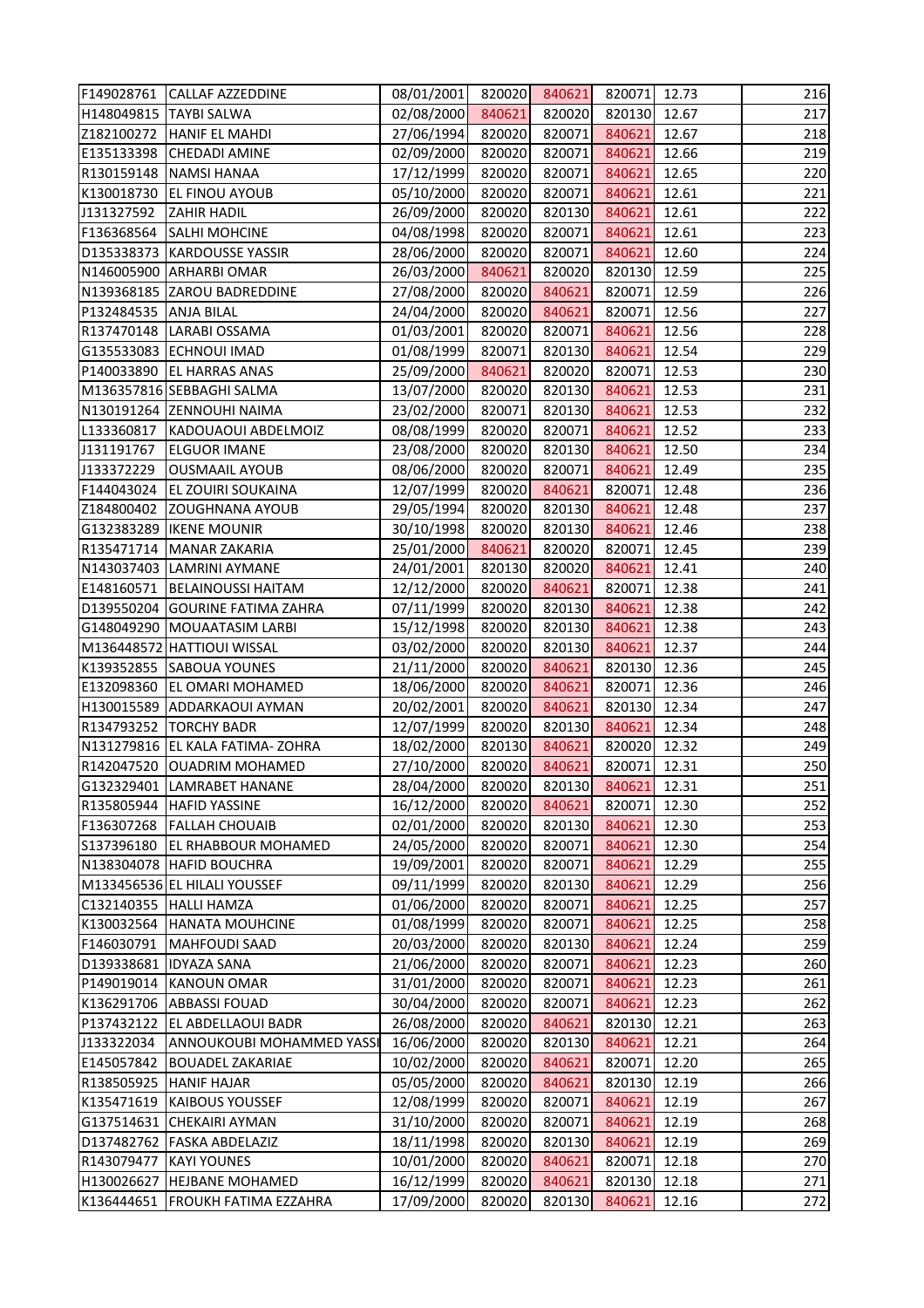|                        | R130181374 TAKEDDINE YASSINE | 17/11/2000 840621 |        | 820020 | 820130 12.15 |       | 273 |
|------------------------|------------------------------|-------------------|--------|--------|--------------|-------|-----|
|                        | G133622706 ELMOUHI YOUNESS   | 20/07/2000        | 820020 | 820130 | 840621       | 12.14 | 274 |
| E138143318             | <b>EL ATAFI SALMA</b>        | 22/12/2000        | 820071 | 820130 | 840621       | 12.14 | 275 |
| F139169813             | <b>ELFAID OUSSAMA</b>        | 04/10/2000        | 820020 | 820071 | 840621       | 12.13 | 276 |
|                        | D131716293 EL AIACHI HABIBA  | 06/02/2000        | 820020 | 820071 | 840621       | 12.10 | 277 |
| N136237662 LAINA HAJAR |                              | 14/03/2000        | 820020 | 820130 | 840621       | 12.09 | 278 |
|                        | K131356705   FHAILI ANASS    | 01/05/1999        | 820020 | 820071 | 840621       | 12.09 | 279 |
| K133352902             | <b>SELLAMI ZAHRA</b>         | 13/12/2000        | 820020 | 820071 | 840621       | 12.06 | 280 |
|                        | H147023676 AIT ASSOU AYOUB   | 11/07/2000        | 820020 | 820130 | 840621       | 12.06 | 281 |
|                        | R141020306 EL HANNOUNI AYOUB | 02/05/2000        | 820020 | 820020 | 840621       | 12.05 | 282 |
| E133098079             | <b>HASSOUNI CHAIMAE</b>      | 30/07/2000        | 820020 | 820130 | 840621       | 12.04 | 283 |
| S135263770             | <b>ISAM SOUFIANE</b>         | 26/02/2001        | 820020 | 820130 | 840621       | 12.04 | 284 |
| B138027858             | <b>BOUCHROUAT EL HABIBA</b>  | 14/12/2000        | 820020 | 820130 | 840621       | 12.03 | 285 |
| R130014959             | <b>EL HADDYOUY OUMAIMA</b>   | 29/08/1999        | 820020 | 840621 | 820130       | 12.02 | 286 |
| K130250481             | NASSOH IMANE                 | 24/03/2000        | 820020 | 840621 | 820130       | 12.02 | 287 |
|                        | R135311218 NEHLI YASSINE     | 23/10/1999        | 840621 | 820020 | 820071       | 12.01 | 288 |
| R139790783             | <b>GEURRAR OTHMANE</b>       | 18/02/1999        | 820020 | 840621 | 820071       | 12.01 | 289 |
| K136254851             | NEMMALE AYMANE               | 11/07/1999        | 820020 | 820071 | 840621       | 12.01 | 290 |
| P120000647             | <b>SALMOUN SAAD</b>          | 13/07/1999        | 820020 | 840621 | 820130       | 12.00 | 291 |
|                        | N136186583 ZABROUNE HICHAM   | 28/09/1999        | 820020 | 840621 | 820071       | 12.00 | 292 |
|                        | M138477849 AKHARRAZ HAJAR    | 27/02/2001        | 820020 | 820130 | 840621       | 12.00 | 293 |
|                        | M130234026 BOUTOB FARID      | 01/02/1998        | 820020 | 820130 | 840621       | 11.99 | 294 |
| J138251756             | <b>BELHOUARI ANASS</b>       | 14/02/1999        | 820020 | 840621 | 820071       | 11.98 | 295 |
| R148028267             | <b>BOUNASR SAMIR</b>         | 16/07/1999        | 820130 | 820071 | 840621       | 11.98 | 296 |
| D138606071             | <b>SABIR ABDERRAHIME</b>     | 21/01/1999        | 820020 | 820130 | 840621       | 11.96 | 297 |
| K137324520             | NAHI SALOUA                  | 03/05/2000        | 820020 | 820130 | 840621       | 11.96 | 298 |
| R131653551             | <b>FLAFI OUSSAMA</b>         | 16/01/2000        | 820071 | 820020 | 840621       | 11.96 | 299 |
| K132511945             | YASSINE CHAIMA               | 08/08/2000        | 820020 | 820130 | 840621       | 11.95 | 300 |
| J136519654             | <b>ADJAR REDA</b>            | 12/05/2000        | 840621 | 820020 | 820071       | 11.94 | 301 |
| R130913379             | <b>HOURMAT ALLAH MOHAMED</b> | 15/03/1999        | 820020 | 820071 | 840621       | 11.94 | 302 |
| K110013609             | <b>EL ATTARI MOUAD</b>       | 31/10/2000        | 820071 | 820020 | 840621       | 11.94 | 303 |
|                        | M139499301 ARHNBOU HASNA     | 14/06/2000        | 820020 | 840621 | 820130 11.92 |       | 304 |
|                        | N132177665 DOUAB MOHAMED     | 13/11/1999        | 840621 | 820020 | 820130       | 11.91 | 305 |
| H110018150             | LACHHAB MOHAMMED             | 21/11/2000        | 820020 | 840621 | 820071       | 11.91 | 306 |
| K138472827             | <b>ABBADI AYOUB</b>          | 04/04/2001        | 820020 | 820071 | 840621       | 11.91 | 307 |
| F130326331             | <b>CHARNOUBI NAOUFEL</b>     | 23/11/2001        | 820020 | 820130 | 840621       | 11.89 | 308 |
| L135093105             | <b>FADDOUL TAHA</b>          | 19/10/2000        | 820020 | 820130 | 840621       | 11.87 | 309 |
| N149015417             | <b>BELLOUK HAMZA</b>         | 12/05/1999        | 820020 | 820071 | 840621       | 11.86 | 310 |
| R149009517             | MJAHED ADNANE                | 27/03/2000        | 820020 | 820071 | 840621       | 11.85 | 311 |
| N138130393             | <b>EL OUARDI KHALIL</b>      | 06/10/1999        | 820020 | 840621 | 820130       | 11.84 | 312 |
| D131098242             | <b>ELKHALIL ISMAIL</b>       | 13/07/2000        | 820020 | 820130 | 840621       | 11.82 | 313 |
| K132171185             | <b>BOUHALLA YOUSSEF</b>      | 22/06/2000        | 820020 | 820071 | 840621       | 11.81 | 314 |
| J139378154             | EL AAFI MOHAMMED AMINE       | 27/07/2000        | 820020 | 820130 | 840621       | 11.80 | 315 |
| S136288863             | <b>GUENNOUNI ABDELGHANI</b>  | 02/02/1997        | 820020 | 820130 | 840621       | 11.80 | 316 |
| E145021370             | EL MAJDOUBI YOUNES           | 10/02/2000        | 820071 | 820020 | 840621       | 11.78 | 317 |
| K136432311             | <b>FELLAH ABDERRAHMAN</b>    | 06/03/2000        | 820020 | 840621 | 820130       | 11.77 | 318 |
| J141057744             | <b>KAFFOUH MOHAMED</b>       | 25/03/1999        | 840621 | 820020 | 820071       | 11.76 | 319 |
| R137830030             | <b>NATIJ HAMZA</b>           | 22/11/1998        | 840621 | 820020 | 820130       | 11.75 | 320 |
| K134403320             | <b>SOUKRANI ABDE LJABBAR</b> | 08/05/2000        | 820020 | 820071 | 840621       | 11.75 | 321 |
| J130045930             | <b>KHARASS NOUHAILA</b>      | 29/05/2000        | 820020 | 820130 | 840621       | 11.75 | 322 |
|                        | M131457441 BALADI CHAYMAE    | 08/09/2000        | 820020 | 840621 | 820071       | 11.74 | 323 |
| R135344452             | MOUFID AYA                   | 01/01/2001        | 820020 | 820071 | 840621       | 11.74 | 324 |
| N139079612             | AZEROUAL ZINEB               | 25/08/2001        | 820020 | 820130 | 840621       | 11.74 | 325 |
| K133275847             | <b>RASQI HAMZA</b>           | 24/01/2000        | 820020 | 820071 | 840621       | 11.74 | 326 |
| G137448307             | <b>EL MANSOUR MAHMOUD</b>    | 01/01/2001        | 840621 | 820020 | 820130       | 11.72 | 327 |
| K142037530             | <b>MERFOUK YASSIR</b>        | 11/11/1999        | 820071 | 840621 | 820020       | 11.72 | 328 |
| E141021426             | <b>BENCHIEKH MAROUANE</b>    | 26/06/2000        | 820071 | 820020 | 840621       | 11.71 | 329 |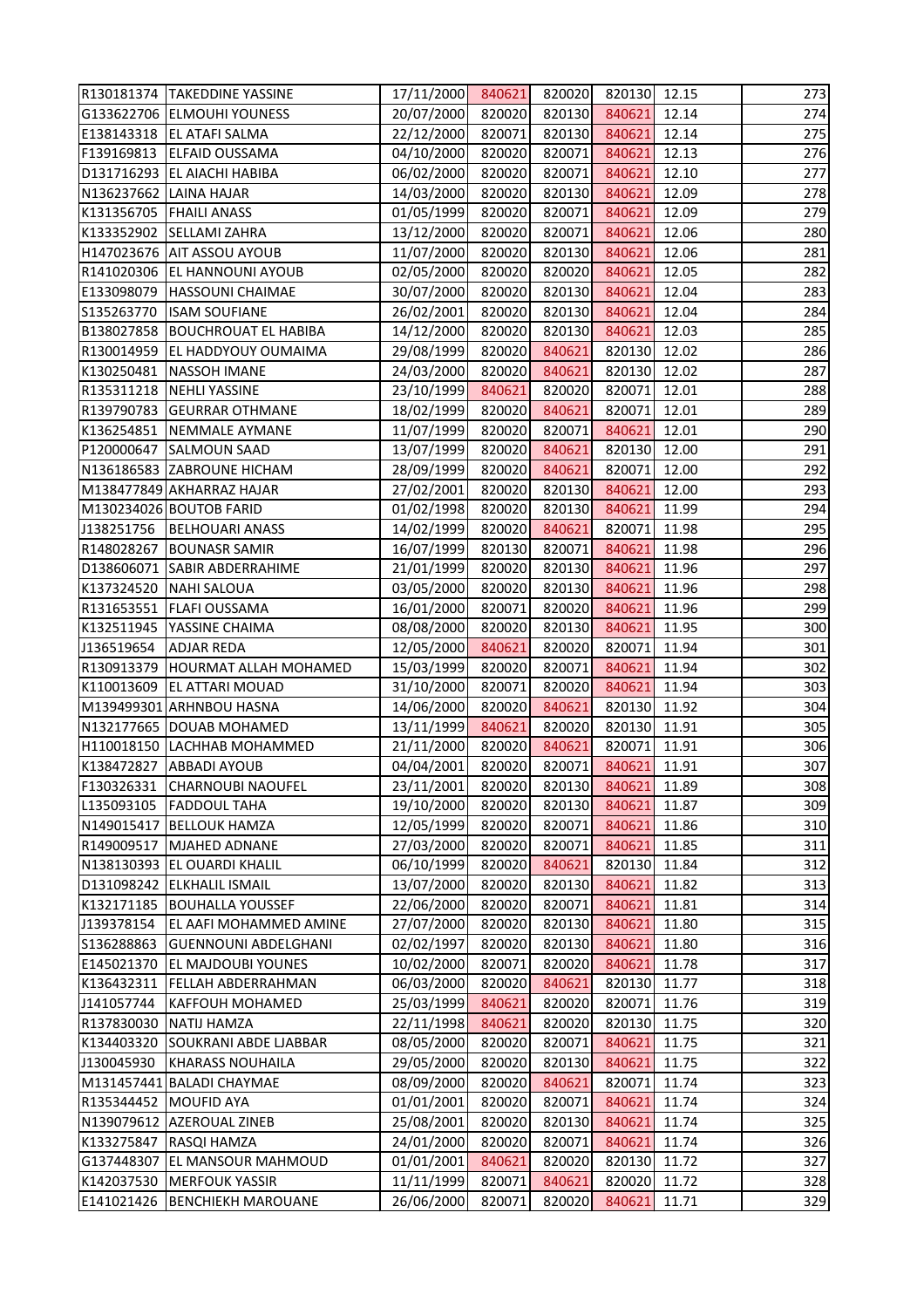|                        | P120050222   BEN ALI IMANE              | 20/07/2000 | 840621 | 820020 | 820130 | 11.68 | 330 |
|------------------------|-----------------------------------------|------------|--------|--------|--------|-------|-----|
| L132371647             | <b>ABDELMALEK ALI</b>                   | 08/09/2000 | 820020 | 840621 | 820130 | 11.67 | 331 |
| G139608798             | <b>AGUITE MOHAMMAD</b>                  | 06/01/2001 | 820020 | 820130 | 840621 | 11.67 | 332 |
| Z184503834             | <b>LACHQAR ISSAM</b>                    | 19/05/1994 | 840621 | 820020 | 820130 | 11.66 | 333 |
| K131370739             | <b>LEMNISSIR HANANE</b>                 | 07/09/2000 | 820020 | 820130 | 840621 | 11.66 | 334 |
|                        | N135172283 RTIMI KHALID                 | 18/05/1999 | 820020 | 820130 | 840621 | 11.66 | 335 |
|                        | D130353288 SAMAOUET KHALID              | 15/11/1999 | 820130 | 820020 | 840621 | 11.66 | 336 |
| L138216542             | YASSINE SANAE                           | 25/01/2001 | 820020 | 820130 | 840621 | 11.65 | 337 |
|                        | G146042136 ELMAALOUM OUSSAMA            | 21/11/2000 | 820020 | 820130 | 840621 | 11.65 | 338 |
| F138201325             | MAKHDACH HANAE                          | 22/05/1998 | 820130 | 820071 | 840621 | 11.64 | 339 |
| E149056690             | <b>FAKIHI ANAS</b>                      | 31/08/2000 | 840621 | 820130 | 820071 | 11.63 | 340 |
| E149088051             | <b>ER.RABEHY MARIEME</b>                | 06/07/2000 | 820020 | 840621 | 820071 | 11.63 | 341 |
| K120025416             | <b>BIAZ HATIM</b>                       | 10/03/1999 | 820071 | 840621 | 820130 | 11.63 | 342 |
|                        | N133344963 BENADDA YOUSSEF              | 01/12/2000 | 840621 | 820020 | 820130 | 11.62 | 343 |
| P130342581             | <b>EL MOURABITI AYOUB</b>               | 15/04/2001 | 840621 | 820020 | 820071 | 11.60 | 344 |
| R131799122             | <b>OUKIL BADREDDINE</b>                 | 23/09/2000 | 820020 | 840621 | 820071 | 11.59 | 345 |
| D136353122             | <b>BELAID MOUAD</b>                     | 17/07/2000 | 820020 | 840621 | 820130 | 11.59 | 346 |
| E144070447             | <b>OUBOUHOU ABDESSAMAD</b>              | 19/12/2000 | 820020 | 820130 | 840621 | 11.59 | 347 |
| K133350659             | <b>KHOMSSI ISMAIL</b>                   | 22/04/2000 | 820020 | 840621 | 820130 | 11.58 | 348 |
| J131322741             | <b>HDAYACH CHAIMAE</b>                  | 27/06/2000 | 820020 | 820071 | 840621 | 11.58 | 349 |
| D130011005             | <b>FOUNANI ZAKARIA</b>                  | 12/12/1999 | 820020 | 840621 | 820071 | 11.56 | 350 |
| Z173203709             | <b>EL BRAHMI YASSINE</b>                | 15/12/1997 | 820020 | 840621 | 820071 | 11.56 | 351 |
| L147004122             | <b>SAID NADA</b>                        | 29/05/2000 | 820020 | 840621 | 820071 | 11.53 | 352 |
| K130022301             | LAMRABET ACHRAF                         | 03/01/2001 | 820020 | 820071 | 840621 | 11.49 | 353 |
| K120025398             | <b>ELBETTAL MERYAME</b>                 | 01/11/1999 | 820020 | 820071 | 840621 | 11.48 | 354 |
| D136584002             | <b>ABOUALI MOHAMED</b>                  | 29/09/1997 | 820020 | 820071 | 840621 | 11.48 | 355 |
| J130063161             | CHAOUCHI HATIM                          | 17/06/2000 | 840621 | 820071 | 820130 | 11.46 | 356 |
| L133307381             | <b>EL-MOUHAJIR OUMAIMA</b>              | 15/08/2000 | 820020 | 840621 | 820071 | 11.46 | 357 |
|                        | M139457643 BAKADIR WALID                | 17/02/2000 | 820020 | 840621 | 820130 | 11.45 | 358 |
| J142032596             | <b>SAFSAFI YOUSSEF</b>                  | 23/04/2000 | 820020 | 840621 | 820130 | 11.43 | 359 |
|                        | G130568663 SEFIANI MOUNSIF              | 16/02/2001 | 820020 | 840621 | 820071 | 11.43 | 360 |
|                        | E148092001   EL HAMZAOUI MOHAMMED ILYAS | 21/03/2000 | 820020 | 820130 | 840621 | 11.43 | 361 |
| R138243551             | <b>SAIDANI MOHAMMED</b>                 | 01/01/2001 | 820020 | 820130 | 840621 | 11.43 | 362 |
|                        | N134092706 BOUTALJAMT MOHAMMED          | 05/05/1999 | 840621 | 820020 | 820130 | 11.42 | 363 |
| N135173464             | <b>ASSAL SALAHEDDINE</b>                | 11/09/2000 | 820020 | 840621 | 820071 | 11.42 | 364 |
| P137540065             | <b>BENABBOU SAAD</b>                    | 09/08/2000 | 820020 | 820130 | 840621 | 11.42 | 365 |
| D130002998             | <b>AIT SAID ABDELMAJID</b>              | 09/01/2000 | 820020 | 820071 | 840621 | 11.40 | 366 |
| L144016060             | AIT JA ABDELLILAH                       | 22/11/1999 | 820020 | 820130 | 840621 | 11.38 | 367 |
| F139297973             | AJAAJ IMANE                             | 26/06/2000 | 820071 | 820020 | 840621 | 11.38 | 368 |
| D135353258             | <b>BOUFAKRI ABDELMOUNAIM</b>            | 05/08/1999 | 820020 | 820130 | 840621 | 11.35 | 369 |
| E141179080             | <b>EL KIHEL TAYEB</b>                   | 08/01/2000 | 820020 | 840621 | 820130 | 11.34 | 370 |
| G133672544             | BELLARHZAL ELMEHDI                      | 13/05/1999 | 820071 | 820020 | 840621 | 11.34 | 371 |
| D139787227             | <b>BIFKIRN ABDELLATIF</b>               | 27/04/1999 | 820020 | 840621 | 820130 | 11.33 | 372 |
|                        | N138097955 EL YAAGOUBI CHAIMAE          | 23/11/2000 | 820020 | 840621 | 820130 | 11.33 | 373 |
| E137098757             | <b>ANNAB SIHAM</b>                      | 26/01/1999 | 820071 | 820020 | 840621 | 11.33 | 374 |
| R137576931             | <b>TALHAOUI MONCEF</b>                  | 29/11/1999 | 820020 | 840621 | 820130 | 11.32 | 375 |
| N130173417             | <b>ER-RYFY OUMAYMA</b>                  | 20/08/2000 | 820020 | 820071 | 840621 | 11.32 | 376 |
| E137098362             | <b>ELFAIK BADR</b>                      | 09/08/2000 | 820020 | 840621 | 820130 | 11.31 | 377 |
| D130373597             | <b>ATTACH YASSINE</b>                   | 04/11/1999 | 820020 | 820130 | 840621 | 11.29 | 378 |
| D141045290             | <b>EL MANSOUR BRAHIM</b>                | 02/01/2000 | 820020 | 840621 | 820130 | 11.28 | 379 |
| E148037820             | <b>BOUYI ABDERRAHMAN</b>                | 11/01/1999 | 820071 | 820130 | 840621 | 11.27 | 380 |
| K134115364             | <b>ELBACHOURI KALTOUM</b>               | 22/02/1999 | 820020 | 840621 | 820071 | 11.26 | 381 |
| N133170996 ZIDEN LEILA |                                         | 18/02/2000 | 820020 | 820130 | 840621 | 11.24 | 382 |
| R138502021             | YOUSFI RIFFI AMINE                      | 04/05/2000 | 820071 | 820020 | 840621 | 11.22 | 383 |
| K131279274             | <b>DARIHEM ZIAD</b>                     | 14/09/2000 | 820020 | 840621 | 820071 | 11.21 | 384 |
| G146032595             | <b>BACHAR AYMANE</b>                    | 02/06/2000 | 840621 | 820130 | 820071 | 11.17 | 385 |
| N132245644             | <b>EL MESKINE AYOUB</b>                 | 17/09/2000 | 820071 | 840621 | 820130 | 11.17 | 386 |